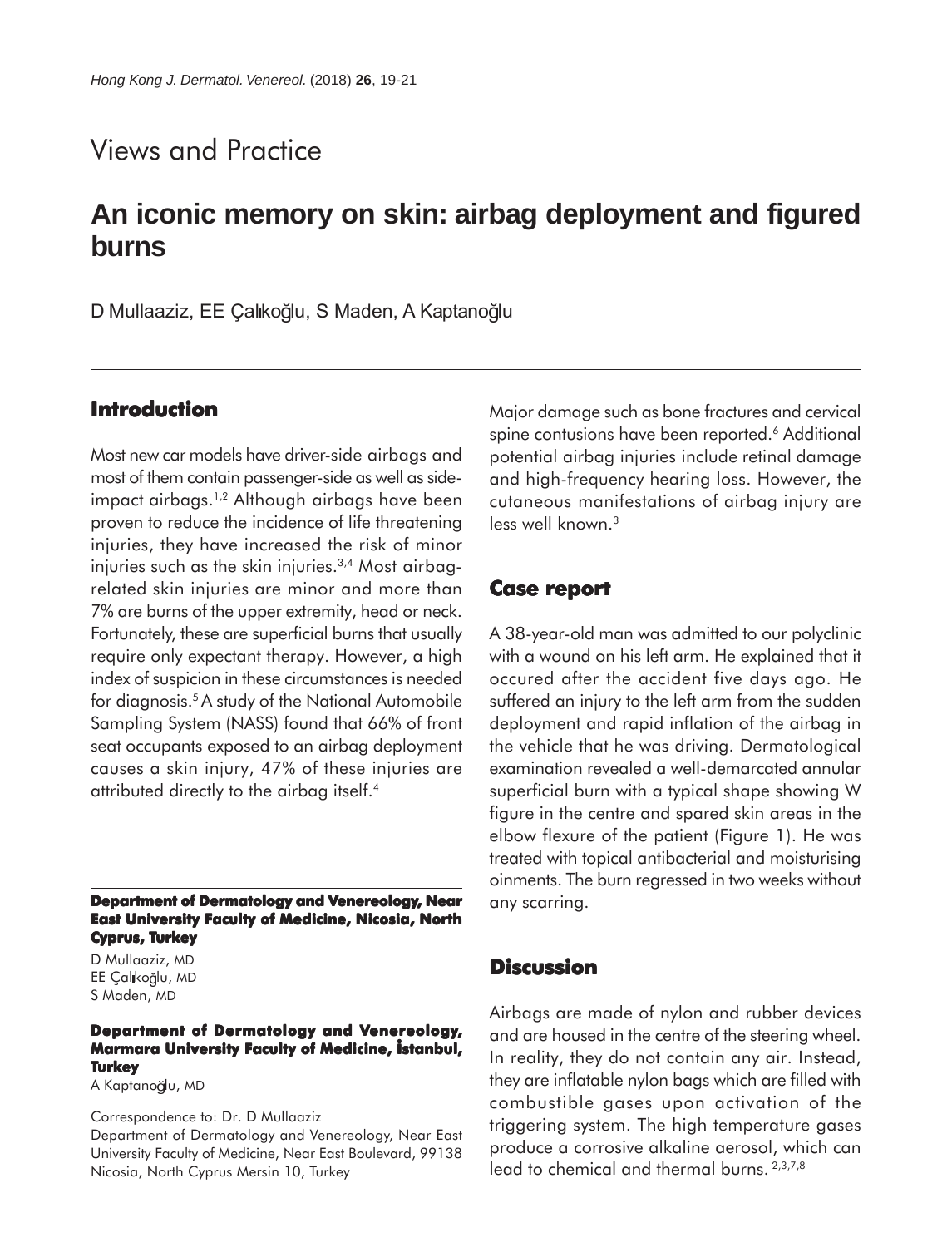Airbags reduce the risk of injury in severe car crashes, and the fatality rate may be reduced by around 6% if all cars had airbags as well as seat belts. Airbags are linked to specific injuries in motor vehicle crashes. In this case, the upper limb had a localised superficial burn in accordance with the literature. However, serious injuries directly related to explosive inflation of the airbag have been observed: these include lacerations and other skin lesions, ocular damage, ear lesions, airbag-induced asthma, cranial, cervical, or limb fractures, and even death.<sup>1,7</sup>

Airbag injury should be added to the list of conditions which can mimic dermatitis artefacta. An irritant contact dermatitis may be caused by the release under pressure of gases and abrasive powders, or in some cases, talc and may result in erythema, purpura or swelling on the arms, upper chest, and face. This usually resolves within a few days with scaling and pigmentation.<sup>9</sup>



Figure 1. Well-demarcated annular superficial burn with a typical shape showing W figure in the flexural part of forearm.

Burns due to airbag deployment are considered to take place in more than 5% of all airbag injuries and typically involve the upper extremities, head or neck. Burns from airbag injuries may be chemical, thermal or frictional, as described below.

### **Chemical burns**

They are due to the highly alkaline aerosol which penetrates the skin as a result of contact with body liquids such as sweat or tears leading to deep tissue injuries. Chemical burns may be welldemarcated with a splash shape. Full thickness chemical burns have been described. If the eyes are affected, an ocular alkaline chemical keratitis (ocular chemical burn) may occur.10

## **Thermal burns**

Thermal burns can also occur when the skin comes into direct contact with high temperature gases or overheated metallic accessories or by an indirect mechanism secondary to clothing burning and melting. These are usually superficial or partial thickness burns.8,10

### **Frictional burns**

These occur when the airbag comes into direct contact with the skin, described as the slapping action of the airbag during unfolding. The friction burns appear as numerous, fine, parallel superficial erosions on an erythematous base. This type of burn always happens superficially.10

The typical shapes, a letter in a circle, may result from a slap-like injury causing epidermal detachment and microhaemorrhages. Although such kinds of injury may heal without scarring as in our patient, there is always possiblity of scarring especially in complex burns (frictional & thermal).